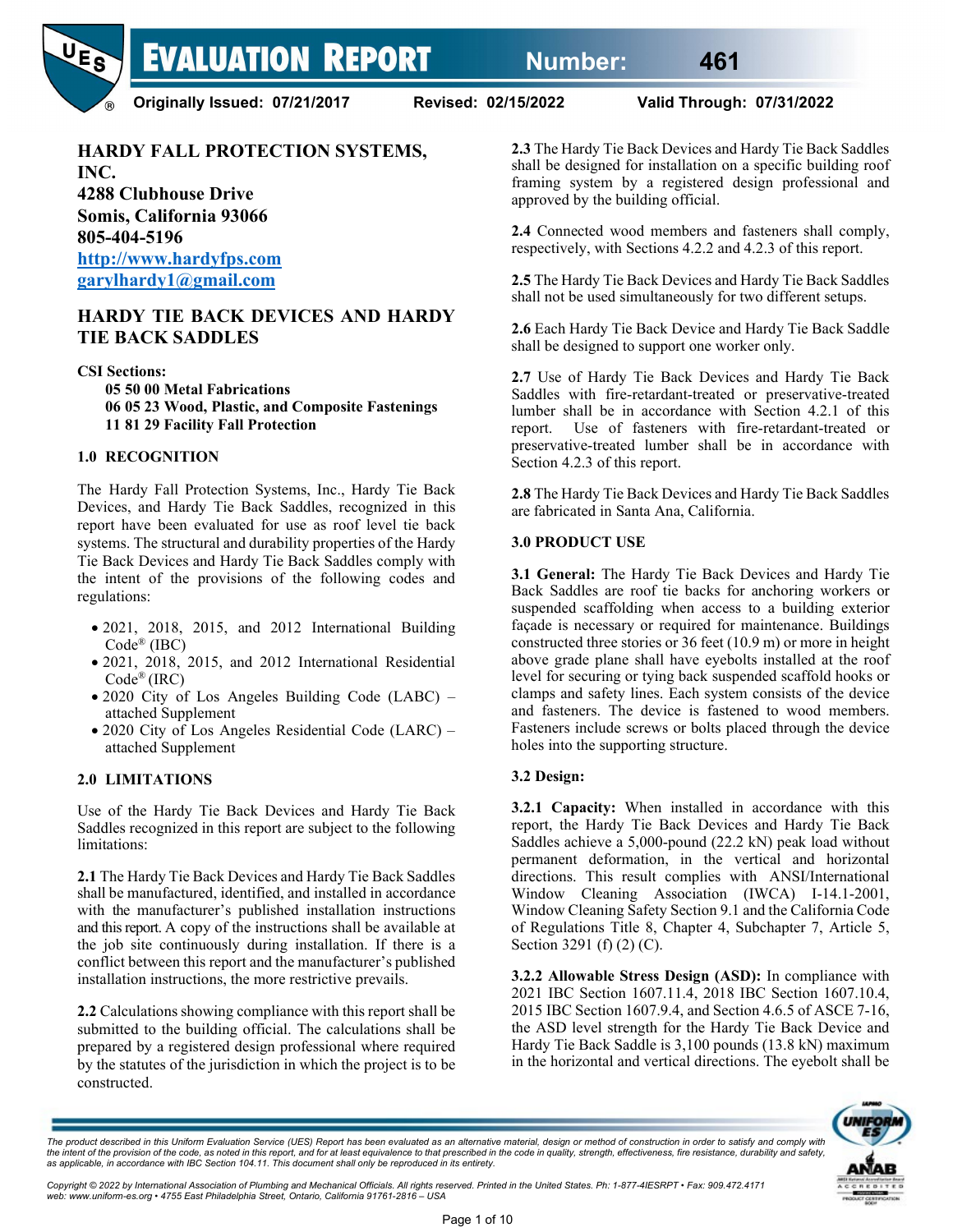

**Originally Issued: 07/31/2017 Revised: 02/15/2022 Valid Through: 07/31/2022**

oriented parallel or perpendicular to the horizontal load. When placed on and fastened to the structural supports, the device shall be designed to develop the 3,100 pounds (13.8 kN) ASD strength. Fastening to wood is based on  $C<sub>D</sub> = 1.5$ for a 30-minute duration of load as recommended by US Occupational Safety and Health Administration (OSHA). in accordance with the ANSI/AWC NDS. The design shall comply with IBC Chapter 23 and ANSI/AWC NDS.

### **3.3 Installation:**

**3.3.1 General:** The Hardy Tie Back Devices and Hardy Tie Back Saddles shall be installed in accordance with this report, the IBC or IRC, ANSI/IWCA I-14.1-2001, and the manufacturer's installation instructions. Where conflicts occur, the more restrictive shall govern. Installation shall be performed only by qualified installers approved by Hardy Fall Protection Systems, Inc. The eyelet shall be oriented to be perpendicular to the structural framing and parallel to blocking framing. The Hardy Tie Back Devices and Hardy Tie Back Saddles shall be placed a minimum of six feet (1829 mm) from the edge of the roof to minimize the angle on the device except as otherwise determined by a registered design professional. In addition, placing the device at the center of the roof allows it to be used from each side of the roof. The Hardy Tie Back (HTB) devices are available with post heights from 4 inches (102 mm) to 32 inches (813 mm). The installation requirements for intermediate post heights shall be based on the next highest post height shown in Table 1 of this report.

**3.3.2 Existing Construction:** Existing wood framing and decking shall be repaired or replaced if damaged. Where portions of the roofing are altered to allow installation of the Hardy Tie Back Devices or Hardy Tie Back Saddles, these areas shall be repaired. Wood species and grade shall be verified as complying with provisions in Section 4.2.2 and Table 1 or Table 2 of this report.

**3.3.3 Fastening:** The Hardy Tie Back Device and Hardy Tie Back Saddle shall be fastened either by screws or bolts directly to the supporting wood framing. Table 1 or Table 2 of this report provides fastening to wood framing schedule. Fastener installation shall conform to Section 11.1 of the ANSI/AWC National Design Specification for Wood Construction (NDS) and, as applicable, the evaluation report for the fastener.

**3.3.4 Periodic Inspection and Testing:** Where required in accordance with California Code of Regulations, Title 8, Chapter 4, Article 6, Section 3296(b) or as required by the building official or structural designer, a program for annual inspection and on-site proof loading shall be prepared and conform to the following minimum requirements:

- 1. Frequency of inspection and proof loading;
- 2. Proof test procedures shall be prescribed by a registered design professional;
- 3. Proof tests shall be performed by an approved agency under the direction of the registered design

professional;

- 4. Proof loads shall be no more than 50 percent of the rated capacity;
- 5. Proof loads shall be in both vertical and horizontal directions;
- 6. A certification record shall be kept for each inspection and test;
- 7. In the event of failure to achieve proof load, the device shall be removed from service**.**

#### **4.0 PRODUCT DESCRIPTION**

**4.1 General:** The Hardy Tie Back Devices (HTB) described in this report are available as five different types. The Hardy Tie Back Saddles (HTB-S) described in this report are available as three different types.

**4.1.1 HTB-16:** The HTB-16 Hardy Tie Back Device is depicted in Figure 1 of this report.

**4.1.2 HTB-24:** The HTB-24 Hardy Tie Back Device is depicted in Figure 2A of this report.

**4.1.3 HTB-24 New:** The HTB-24 New Hardy Tie Back Device is depicted in Figure 2B of this report.

**4.1.4 HTB T24:** The HTB-T24 Hardy Tie Back Device is depicted in Figure 2C of this report.

**4.1.5 HTB-32:** The HTB-32 Hardy Tie Back Device is depicted in Figure 3 of this report.

**4.1.6 HTB-S12:** The HTB-S12 Hardy Tie Back Saddle is depicted in Figure 4 of this report.

**4.1.7 HTB-S18:** The HTB-S18 Hardy Tie Back Saddle is depicted in Figure 5 of this report.

**4.1.8 HTB-S24:** The HTB-S24 Hardy Tie Back Saddle is depicted in Figure 6 of this report.

#### **4.2 Materials**

**4.2.1 Steel:** The HTB-16, HTB-24, HTB-24 New, and HTB-T24 Hardy Tie Back Devices, and the HTB-S12, HTB-S18 and HTB-S24 Hardy Tie Back Saddles described in this report are manufactured from plain steel plates complying with ASTM A36, and plain steel extra strong pipe complying with ASTM A53.

The HTB32 Hardy Tie Back Device described in this report is manufactured from plain steel plates complying with ASTM A36, and round HSS tube plain complying with ASTM A500.

The assemblages are provided with a batch hot-dipped galvanized coating in accordance with ASTM A123, with a minimum G60 coating total for both sides for the exposed post, pipe, eye bolt, and cap plate components. Alternatively,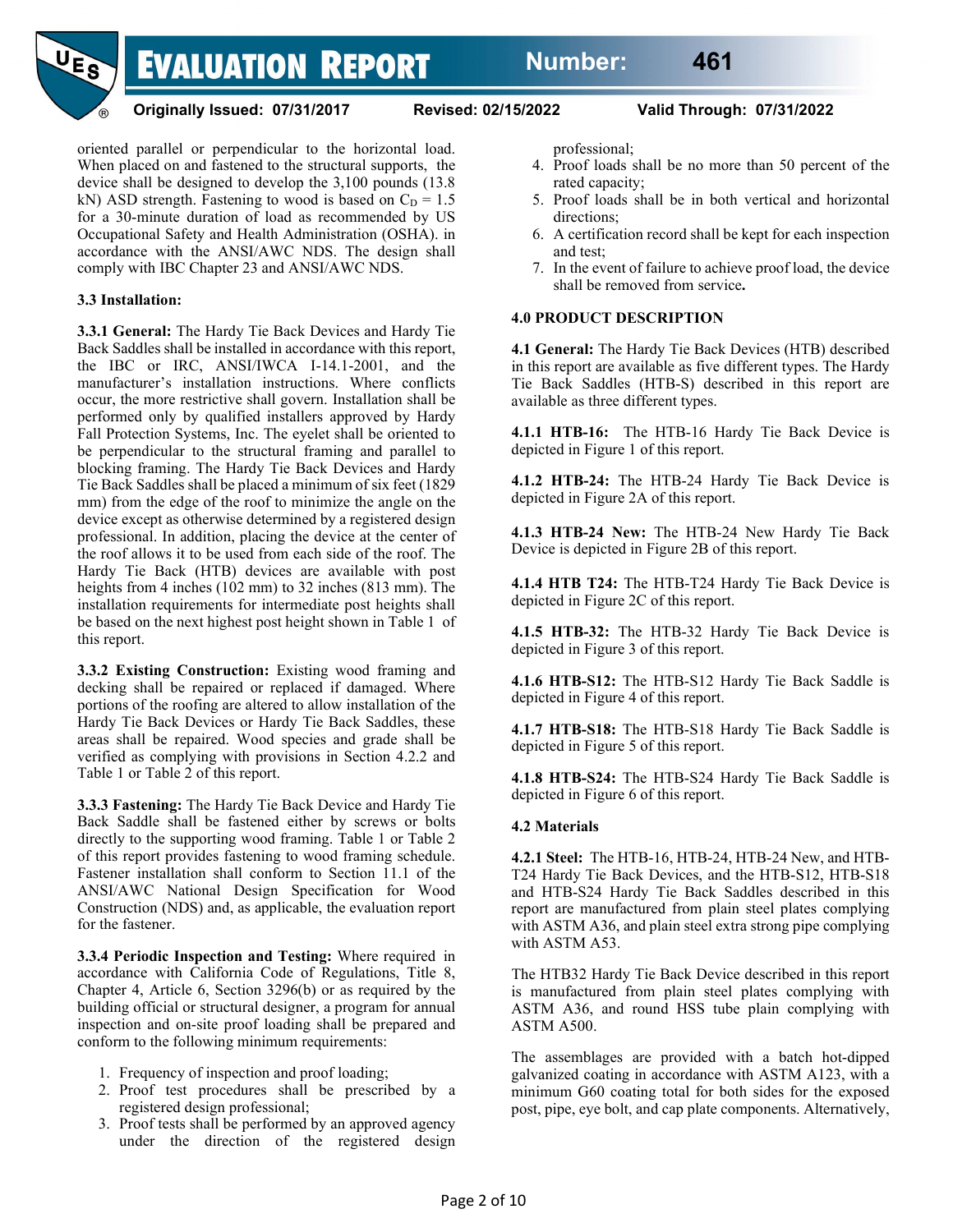# **Number: 461**



**Originally Issued: 07/31/2017 Revised: 02/15/2022 Valid Through: 07/31/2022**

a powder coating system may be provided, subject to the approval of the building official. The unexposed plates and skirts are provided with a paint system.

The holder of this report (Hardy Fall Protection Systems, Inc.) or lumber treater shall be contacted for recommendations on minimum corrosion resistance of steel in contact with specific proprietary preservative-treated or fire-retardant-treated lumber.

**4.2.2 Wood:** Wood members to which the Hardy Tie Back Devices and Hardy Tie Back Saddles are connected shall be either sawn lumber or engineered lumber complying with ANSI/AWC National Design Specification for Wood Construction and its Supplement (NDS). Sawn Lumber shall be minimum 0.42 specific gravity and engineered lumber shall be of equivalent specific gravity for bolting or 0.50 for SDS screws. Lumber receiving screws or bolts shall be a minimum 4 by 10. The thickness (depth) of the wood main member shall be equal to or greater than the length of the fasteners specified by the calculations unless the reduced penetration effect on the load calculation per the NDS is taken into account, or as required by wood member design, whichever is greater.

**4.2.3 Fasteners:** SDS screws shall comply with ICC-ES ESR-2236.

Bolts shall comply with ANSI/ASME B18.2.1 and ASTM A307 when used with the Hardy Roof Tie Back System described in this report and shall have a  $\frac{7}{8}$  inch (22.2 mm) shank diameter.

Fasteners used in contact with fire-retardant-treated or preservative-treated lumber shall comply with 2021 IBC Section 2304.10.6, 2018 or 2015 IBC Section 2304.10.5, 2012 IBC Section 2304.9.5, or IRC Section R317.3, as applicable. The report holder or lumber treater shall be contacted for recommendations on minimum corrosion resistance and connection capacities of fasteners used with the specific proprietary preservative-treated or fire-retardanttreated lumber.

#### **5.0 IDENTIFICATION**

The Hardy Tie Back Devices and Hardy Tie Back Saddles are color-coded according to height and identified by the Hardy Fall Protection Systems, Inc. name and trademark, product name, the quantity of bolts and screws, and the evaluation report number (ER-461). In addition to the above, each unit will be labeled with the serialized label that will also include the IAPMO ER-461 evaluation report number. The Hardy Tie Back Devices and Hardy Tie Back Saddles identification shall also include the IAPMO Uniform Evaluation Service Mark of Conformity. Either Mark of Conformity may be used as follows:



**IAPMO UES ER-461**

#### **6.0 SUBSTANTIATING DATA**

**6.1** Manufacturer's descriptive literature and installation instructions.

**6.2** Reports of physical and mechanical property testing.

**6.3** Reports of load tests.

**6.4** Test reports are from laboratories in compliance with ISO/IEC 17025.

**6.5** Engineering calculations.

**6.6** Quality documentation.

#### **7.0 STATEMENT OF RECOGNITION**

This evaluation report describes the results of research completed by IAPMO Uniform Evaluation Service on the Hardy Tie Back Devices and Hardy Tie Back Saddles to assess their conformance to the codes shown in Section 1.0 of this report and documents the product's certification. Products are manufactured at the location noted in Section 2.8 of this report under a quality control program with periodic inspections under the surveillance of IAPMO UES.

**For additional information about this evaluation report please visit www.uniform-es.org or email us a[t info@uniform-es.org](mailto:info@uniform-es.org)**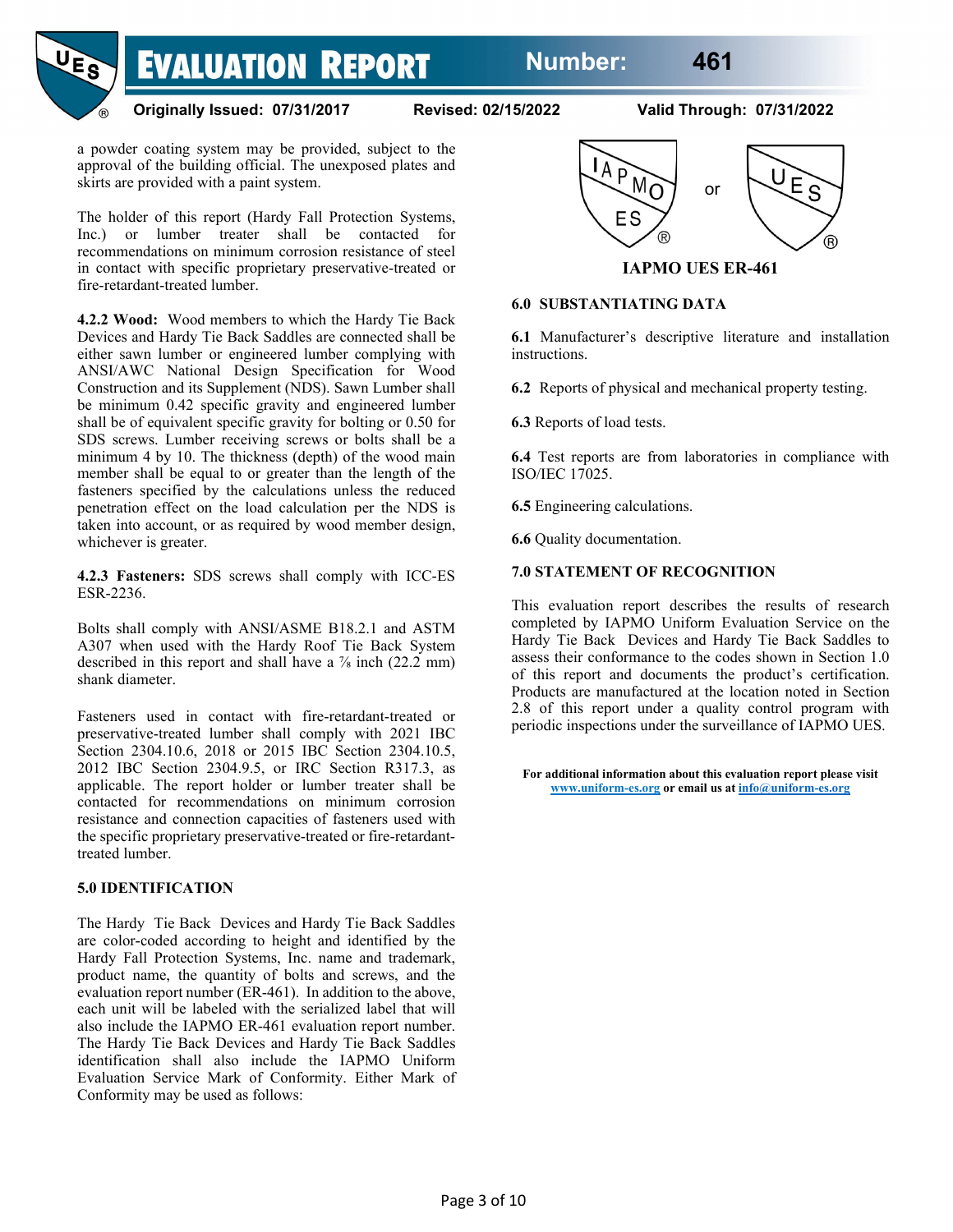

**Originally Issued: 07/31/2017 Revised: 02/15/2022 Valid Through: 07/31/2022**

|               |                          |                                              |                                                          |                                                                | -                                                  |                                                        |                                                                    |                                                 |                                          |
|---------------|--------------------------|----------------------------------------------|----------------------------------------------------------|----------------------------------------------------------------|----------------------------------------------------|--------------------------------------------------------|--------------------------------------------------------------------|-------------------------------------------------|------------------------------------------|
| <b>Device</b> | <b>Fastener</b>          | <b>Fastener</b><br><b>Diameter</b><br>(inch) | <b>Minimum</b><br><b>Fastener</b><br>Length <sup>2</sup> | No. of<br><b>Fasteners</b><br>per<br>opposing<br>skirt (total) | <b>Minimum</b><br>wood<br>member size<br>(nominal) | <b>Minimum</b><br>Lumber<br><b>Specific</b><br>Gravity | <b>Minimum</b><br>Edge<br><b>Distance</b><br>(inch) <sup>3,5</sup> | <b>Minimum End</b><br>Distance $(inch)^{3,4,6}$ |                                          |
|               |                          |                                              |                                                          |                                                                |                                                    |                                                        |                                                                    | ⊥                                               |                                          |
| $HTB-16$      | Bolt <sup>7</sup>        | $\frac{7}{8}$                                | Footnote 2                                               | 2(4)                                                           | 4 by 10 or<br>$2 - 2$ by 10                        | 0.42                                                   | 2018 and<br>2015 NDS<br>Table 12.5.1C                              | 2018 and<br>2015 NDS<br>Table<br>12.5.1A        | 2018 and<br>2015 NDS<br>Table<br>12.5.1A |
|               | $SDS$ Screw <sup>8</sup> | 0.185                                        | 3                                                        | 6(12)                                                          | 4 by 10 or<br>$2 - 2$ by 10                        | 0.50                                                   | $1\frac{1}{2}$                                                     | 3                                               | $\overline{4}$                           |
| $HTB-24$      | Bolt <sup>7</sup>        | $\frac{7}{8}$                                | Footnote 2                                               | 4(8)                                                           | 4 by 10 or<br>$2 - 2$ by 10                        | 0.42                                                   | 2018 and<br>2015 NDS<br>Table 12.5.1C                              | 2018 and<br>2015 NDS<br>Table<br>12.5.1A        | 2018 and<br>2015 NDS<br>Table<br>12.5.1A |
|               | SDS Screw <sup>8</sup>   | 0.185                                        | 3                                                        | 8 (16)                                                         | $4$ by $10$ or<br>$2 - 2$ by 10                    | 0.50                                                   | $1\frac{1}{2}$                                                     | 3                                               | $\overline{4}$                           |
| HTB-<br>24NEW | SDS Screw <sup>8</sup>   | 0.185                                        | 3                                                        | 20(40)                                                         | 4 by 10 or<br>$2 - 2$ by 10                        | 0.50                                                   | $1\frac{1}{2}$                                                     | 3                                               | $\overline{4}$                           |
| HTB-T24       | $SDS$ Screw <sup>8</sup> | 0.185                                        | 3                                                        | 20(40)                                                         | $4$ by $10$ or<br>$2 - 2$ by 10                    | 0.50                                                   | $1\frac{1}{2}$                                                     | 3                                               | $\overline{4}$                           |
| <b>HTB-32</b> | Bolt <sup>7</sup>        | $\frac{7}{8}$                                | Footnote 2                                               | 4(8)                                                           | 4 by 10 or<br>$2 - 2$ by 10                        | 0.42                                                   | 2018 and<br>2015 NDS<br>Table 12.5.1C                              | 2018 and<br>2015 NDS<br>Table<br>12.5.1A        | 2018 and<br>2015 NDS<br>Table<br>12.5.1A |
|               | SDS Screw <sup>8</sup>   | 0.185                                        | 3                                                        | 10(20)                                                         | 4 by 10 or<br>$2 - 2$ by 10                        | 0.50                                                   | $1\frac{1}{2}$                                                     | 3                                               | 4                                        |

**Table 1 HTB– Fastening Requirements1**

For SI: 1 inch = 25.4 mm

1. HTB Devices shall be placed between structural framing with eyelet oriented perpendicular and fastened to the framing through the skirt. Wood

blocking shall be installed perpendicular to the structural framing adjacent to the device (Figures 1, 2, and 3 of this report).

<sup>2</sup>. Bolts shall be long enough for a minimum thread protrusion of one full thread beyond the face of the nut.

<sup>3.</sup> Edge distances and end distances may need to be increased, as applicable, to prevent wood splitting.

<sup>4.</sup> End distance is for loading perpendicular to grain ( $\perp$ ) or parallel to grain ( $\parallel$ ).<br><sup>5.</sup> Minimum holt odgo distance shall comply with Table 11.5 LC of the 2012 N

<sup>5.</sup> Minimum bolt edge distance shall comply with Table 11.5.1C of the 2012 NDS as applicable.

<sup>6.</sup> Minimum bolt end distance for loading perpendicular to grain  $(\perp)$  or parallel to grain  $(\parallel)$  shall comply with Table 11.5.1A of the NDS, as applicable.

<sup>7.</sup> Bolted connection only resists the 3,100 pounds  $(13.8 \text{ kN})$  ASD strength as referenced in Section 3.2.2 of this report

8. SDS screw connection only resists the 3,100 pounds (13.8 kN) ASD strength as referenced in Section 3.2.2 of this report

| <b>Device</b> | Fastener                         | Fastener<br><b>Diameter</b> | <b>Minimum</b><br>Fastener | No. of<br><b>Fasteners</b>       | <b>Minimum</b><br>wood                | $1400x + 111b$ b $14900$ mag inequal emerges<br><b>Minimum</b><br>Lumber | <b>Minimum</b><br>Edge                 | <b>Minimum End</b><br>Distance <sup>2,3</sup> |   |
|---------------|----------------------------------|-----------------------------|----------------------------|----------------------------------|---------------------------------------|--------------------------------------------------------------------------|----------------------------------------|-----------------------------------------------|---|
|               |                                  | (inch)                      | Length<br>(inch)           | per<br>opposing<br>skirt (total) | member size<br>(nominal) <sup>5</sup> | <b>Specific</b><br>Gravity                                               | <b>Distance</b><br>(inch) <sup>2</sup> | ⊥                                             |   |
| $HTB-S12$     | <b>SDS</b><br>Screw <sup>4</sup> | 0.185                       | $2\frac{1}{2}$             | 16(32)                           | 6 by 10                               | 0.50                                                                     | $1\frac{1}{2}$                         | 3                                             | 4 |
| $HTB-S18$     | <b>SDS</b><br>Screw <sup>4</sup> | 0.185                       | $2\frac{1}{2}$             | 20(40)                           | 6 by 10                               | 0.50                                                                     | $1\frac{1}{2}$                         | 3                                             | 4 |
| $HTB-S24$     | <b>SDS</b><br>Screw <sup>4</sup> | 0.185                       | $2\frac{1}{2}$             | 26(52)                           | 6 by 10                               | 0.50                                                                     | $1\frac{1}{2}$                         | 3                                             | 4 |

**Table 2 HTB-S– Fastening Requirements1**

For SI: 1 inch = 25.4 mm

1. HTB-S Saddles shall be placed upon a 6x10 minimum structural framing with eyelet oriented perpendicular or parallel and fastened to the framing through the saddle. Wood blocking shall be installed adjacent to the structural framing adjacent to the device. Wood blocking shall be installed perpendicular to the structural framing (Figures 4, 5, and 6 of this report).

<sup>2.</sup> Edge distances and end distances may need to be increased, as applicable, to prevent wood splitting.

3. End distance is for loading perpendicular to grain  $(L)$  or parallel to grain  $(\parallel)$ .<br>4. SDS general connection regists the 3,100 pounds  $(13.8 \text{ LND} \text{ ASD}$  strength as m

<sup>4.</sup> SDS screw connection resists the 3,100 pounds (13.8 kN) ASD strength as referenced in Section 3.2.2 of this report.

The saddles are available for wood beams from  $5\frac{1}{4}$  to 12 inches wide.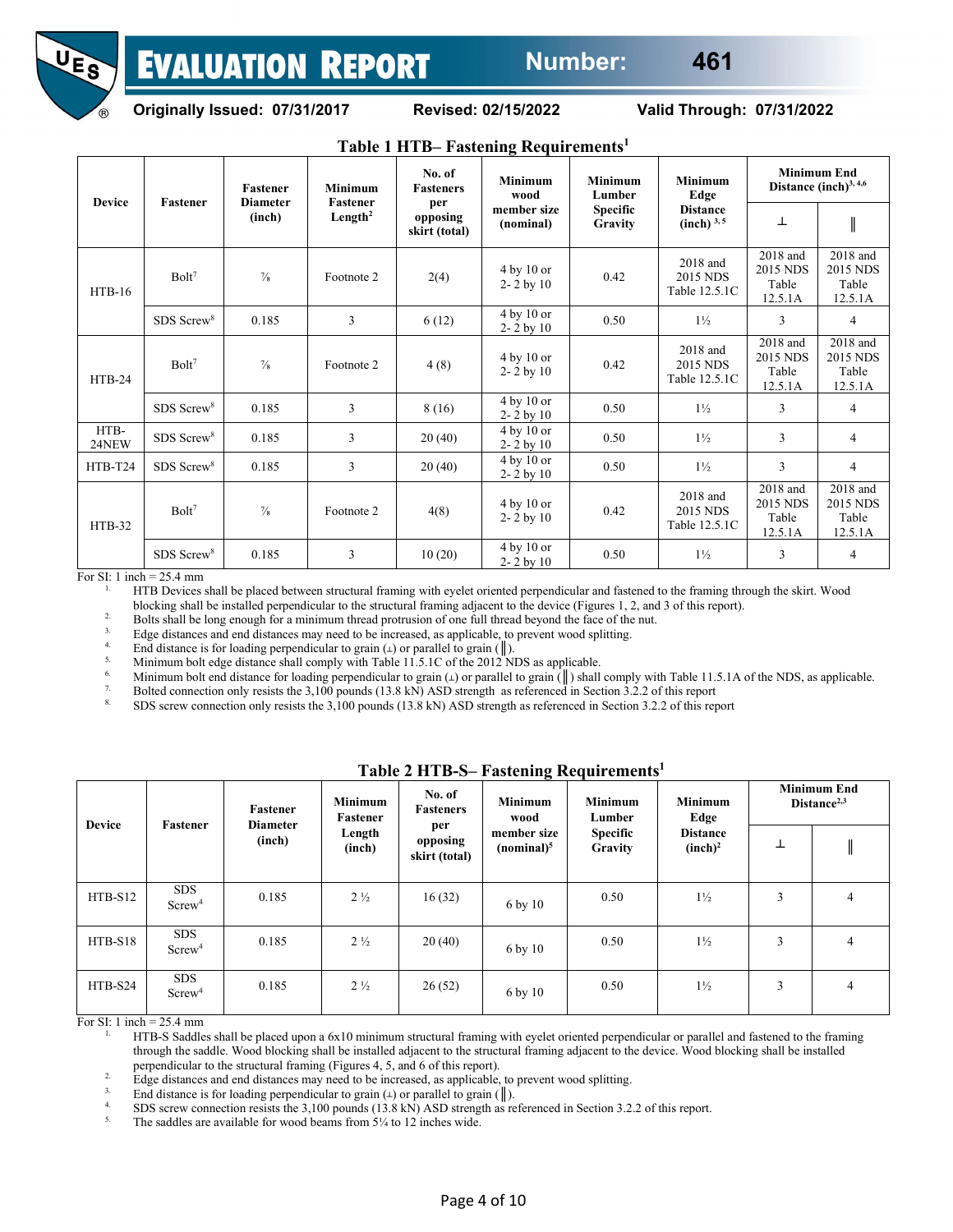

**Originally Issued: 07/31/2017 Revised: 02/15/2022 Valid Through: 07/31/2022**









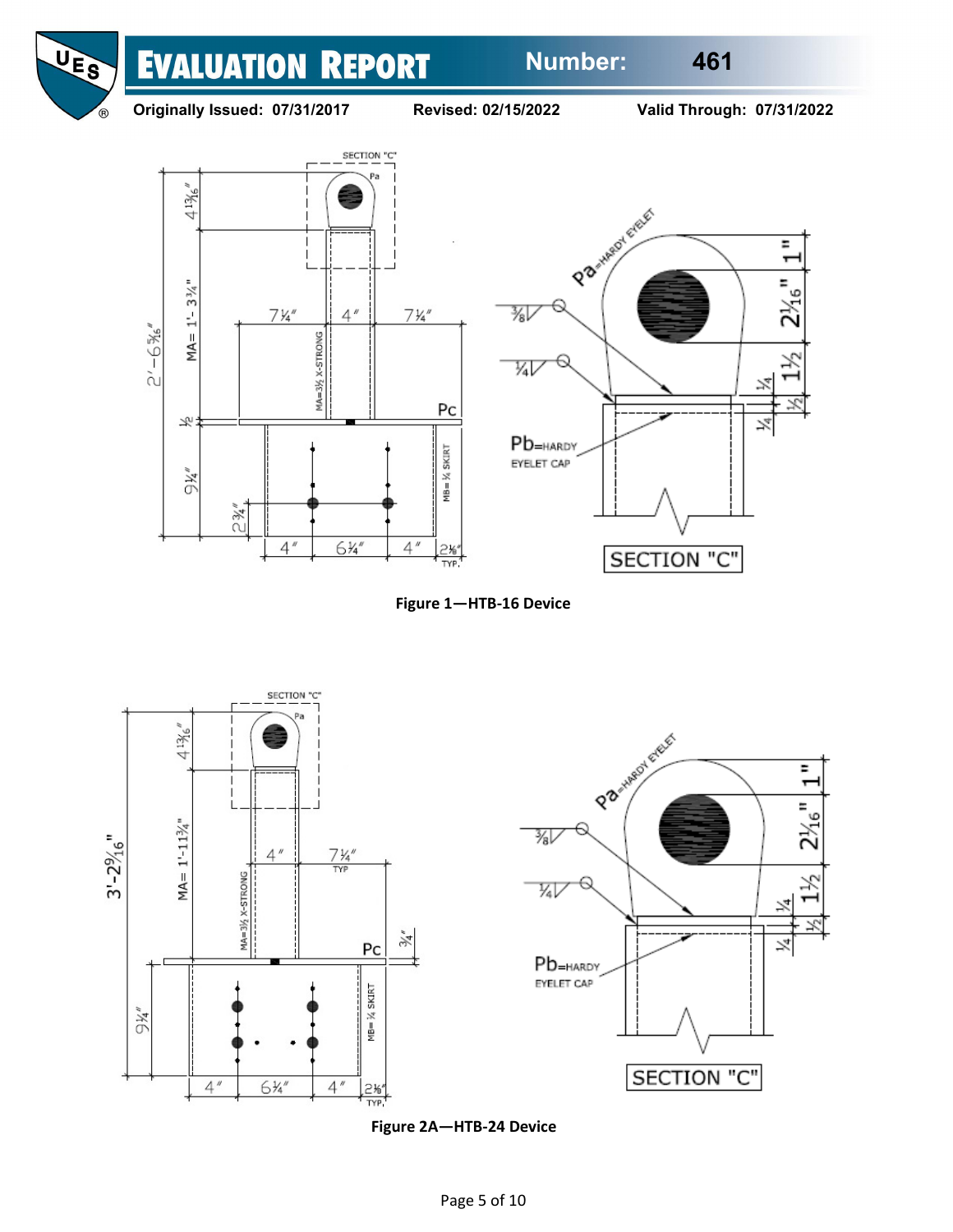# **Number: 461**





**Originally Issued: 07/31/2017 Revised: 02/15/2022 Valid Through: 07/31/2022**











**Figure 2C—HTB-T24 Device**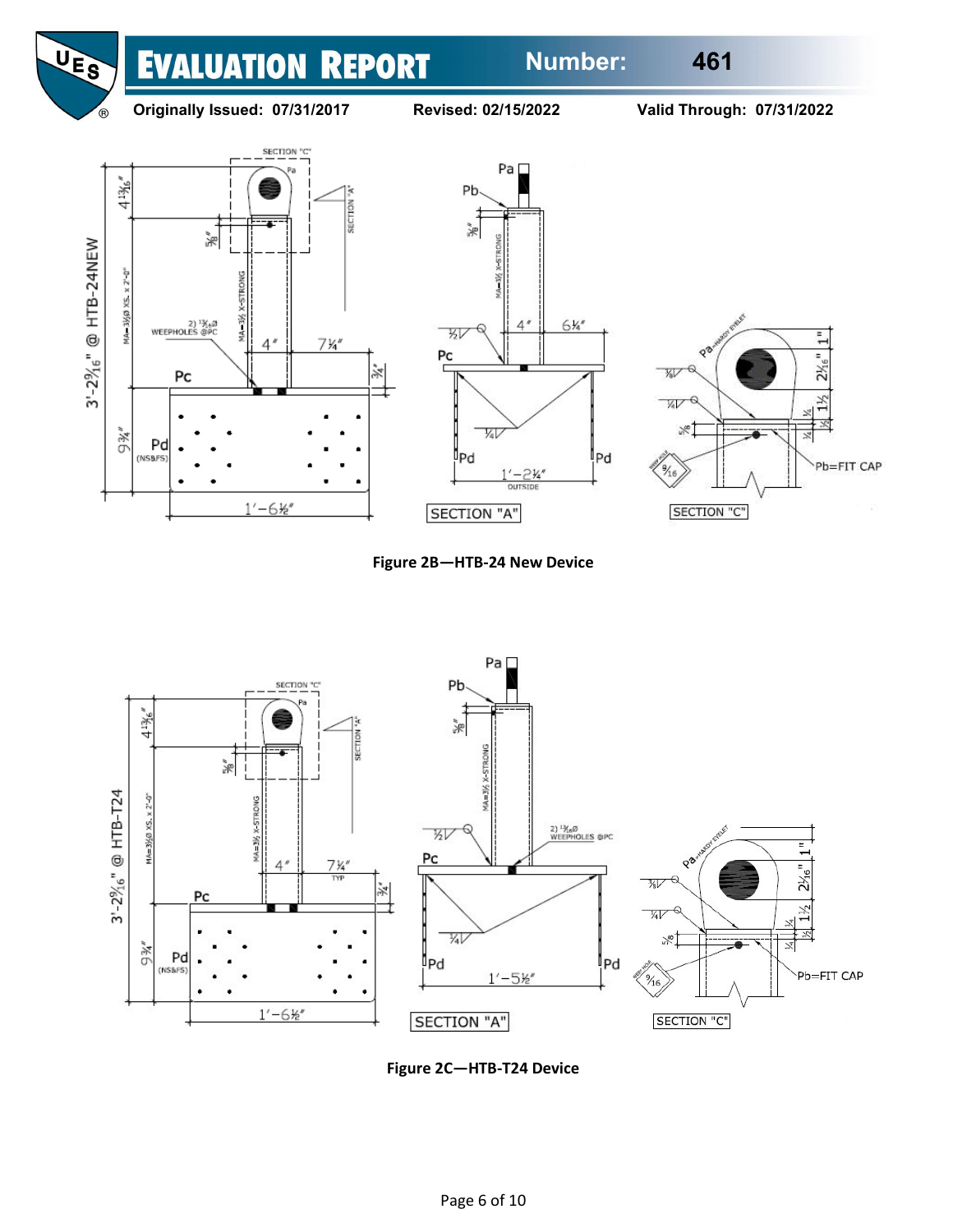





**Figure 4—HTB-S12 Saddle**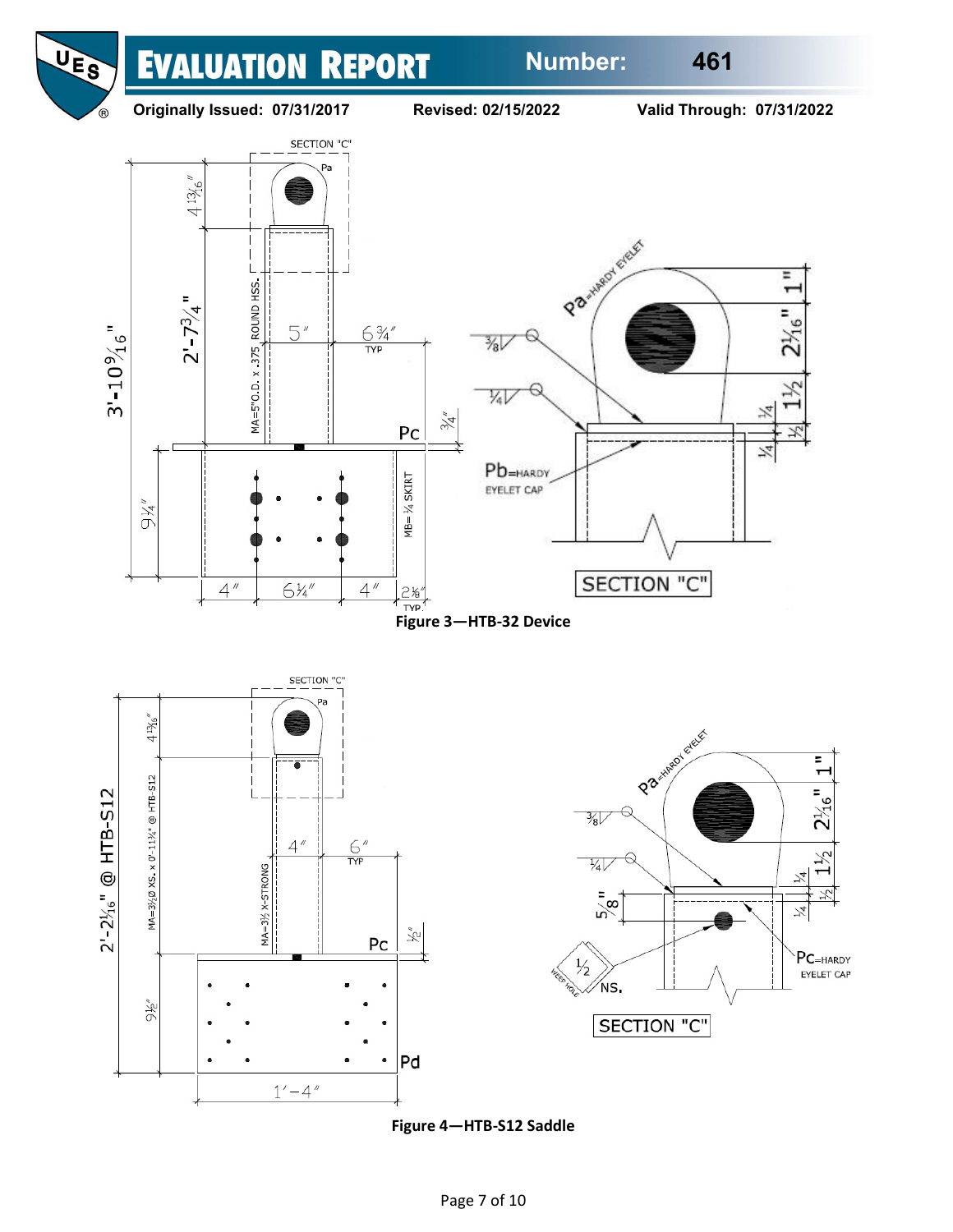

## **Originally Issued: 07/31/2017 Revised: 02/15/2022 Valid Through: 07/31/2022**











**Figure 6—HTB-S24 Saddle**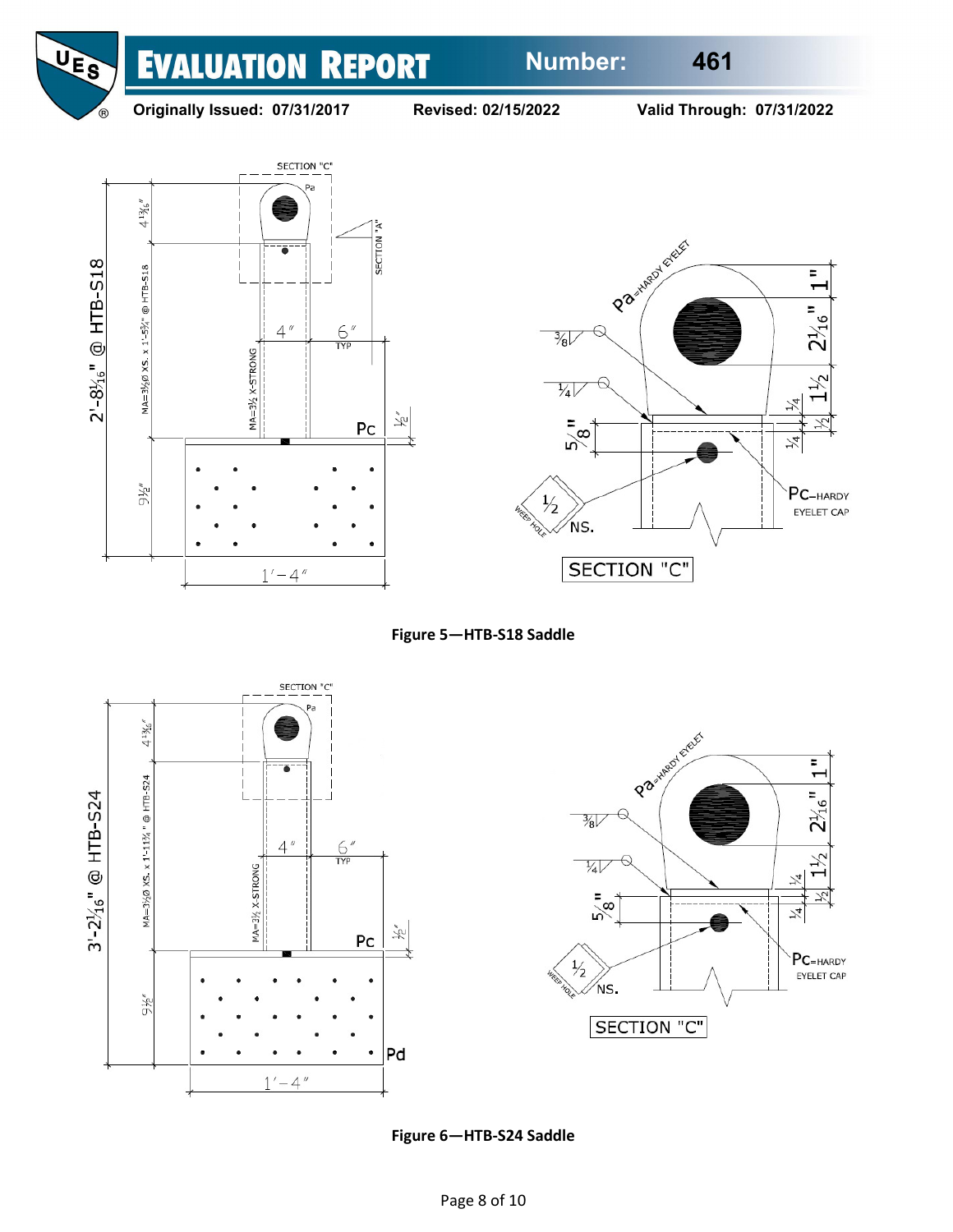

**Originally Issued: 07/31/2017 Revised: 02/15/2022 Valid Through: 07/31/2022**

**CITY OF LOS ANGELES SUPPLEMENT**

**HARDY FALL PROTECTION SYSTEMS, INC. 4288 Clubhouse Drive Somis, California 93066 805-404-5196 [http://www.hardyfps.com](http://www.hardyfps.com/) [garylhardy1@gmail.com](mailto:garylhardy1@gmail.com)**

# **HARDY TIE BACK SYSTEMS**

**CSI Sections:**

**05 50 00 Metal Fabrications 06 05 23 Wood, Plastic, and Composite Fastenings 11 81 29 Facility Fall Protection**

#### **1.0 RECOGNITION**

The Hardy Fall Protection Systems, Inc. Hardy Tie Back Systems recognized in ER-461 and this supplement have been evaluated for use as roof level tie back systems. The structural and durability properties of the Hardy Tie Back Systems comply with the intent of the provisions of the following codes and regulations:

- 2020 City of Los Angeles Building Code (LABC) Supplement to this evaluation report
- 2020 City of Los Angeles Residential Code (LARC) Supplement to this evaluation report

#### **2.0 LIMITATIONS**

Use of the Hardy Roof Tie Back Systems recognized in this report are subject to the following limitations:

**2.1** Hardy Roof Tie Back Systems shall comply with the provisions in IAPMO UES ER-461.

**2.2** Computations and details shall be submitted to the Department of Building and Safety for approval. In accordance with LABC Section 106.3.3.2, computations and drawings shall be prepared and stamped by an engineer or architect licensed by the State of California for the type of service performed except as otherwise permitted by the Department of Building and Safety.

**2.3** This supplement expires concurrently with ER-461.

**For additional information about this evaluation report please visit [www.uniform-es.org](http://www.uniform-es.org/) or email us a[t info@uniform-es.org](mailto:info@uniform-es.org)**